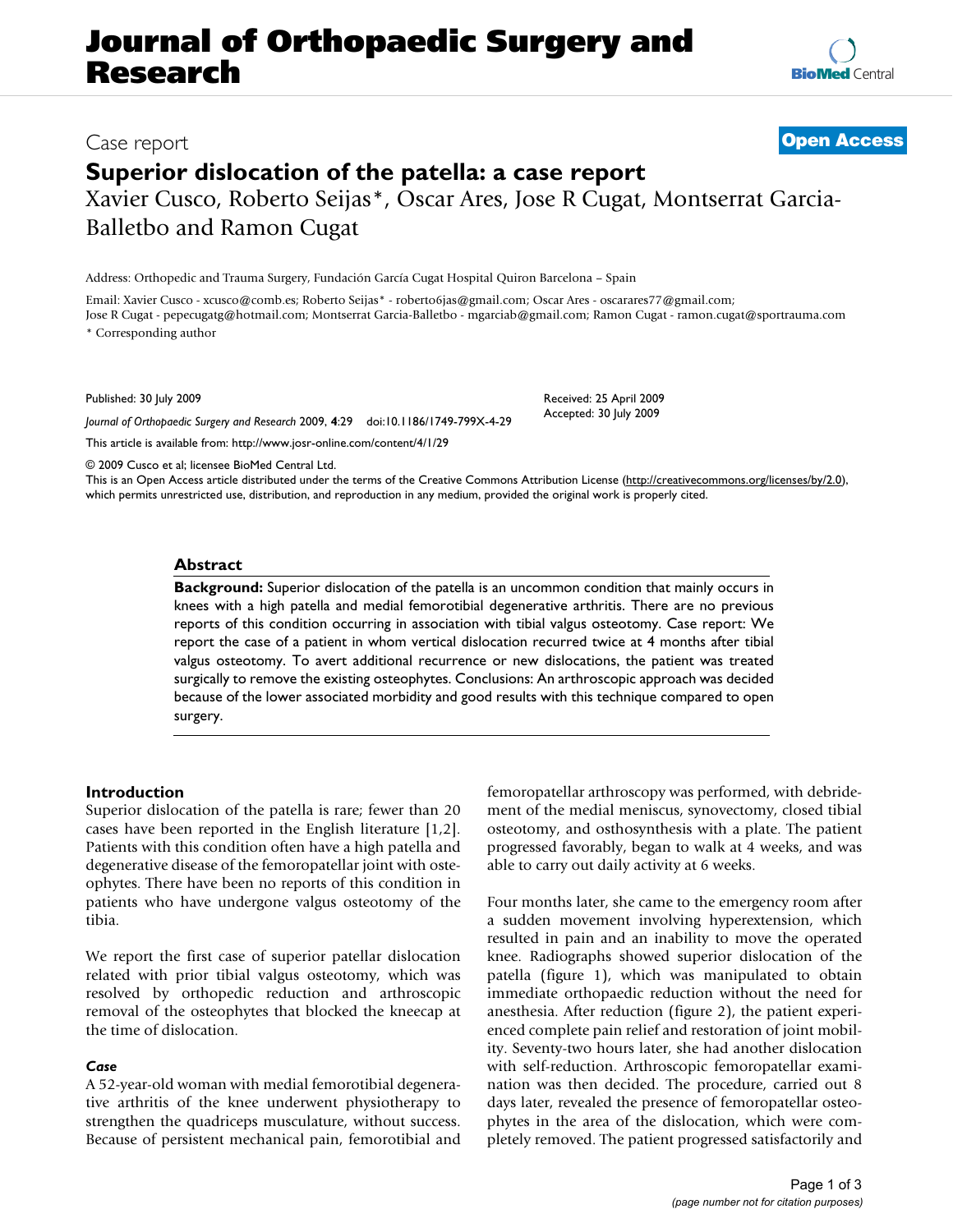

Figure 1 **Lateral radiograph showing the kneecap in superior dislocation with blocking in the osteophytosis of the inferior patellar pole and femoral osteophyte**.

had no new episodes of dislocation or knee problems over a follow-up of 2 years.

## **Discussion**

Superior dislocation of the patella has been reported in 18 patients, all except one with degenerative patellofemoral alterations [1,2]. Watson-Jones described the first case in 1956 [3,4]. The average age of presentation is 58 years (34–81), and logically, at a younger age it is less likely that patellar osteophytes are involved [5,6]. The single patient without degenerative disease was a 34-year-old man in whom the cause of superior patellar dislocation was a direct impact with hyperextension [2]. Our patient was 52 years old at presentation, which is consistent with the usual age range.

A high patella has been proposed as a predisposing factor [3,5,7] for this type of dislocation, as it is associated with several of the reported cases. The combination of a high patella and patellofemoral arthrosis constitutes a true risk factor because it favors the creation of free bodies [3,7]



Figure 2 **Following orthopedic reduction, the presence of anterior femoral osteophytes is more evident**.

and osteophytes [5,8] at the inferior pole of the patella and the superior trochlea [9].

None of the reported cases have been related with previous tibial corrector osteotomy, as occurred in our patient, who underwent a valgus osteotomy of the tibia to treat degenerative disease of the medial femorotibial component. Occlusive osteotomy results in an increase in the patellar height.

The mechanism causing superior dislocation seems to be forced contraction of the quadriceps, with or without hyperextension of the knee [4,5,8,10]. Patellar dislocations are classified as intra-articular, which consists of rotation on the axial or vertical axis, or extra-articular, which can involve associated tendon rupture in addition to rotation [9]. In the reported cases of recurrent dislocation, the following risk factors have been described: high patella, ligament laxity, neurological alterations (paralysis), and previous severe genu recurvatum [4].

The differential diagnosis must be established with rupture of the patellar tendon  $[8,11]$ . In our patient there was